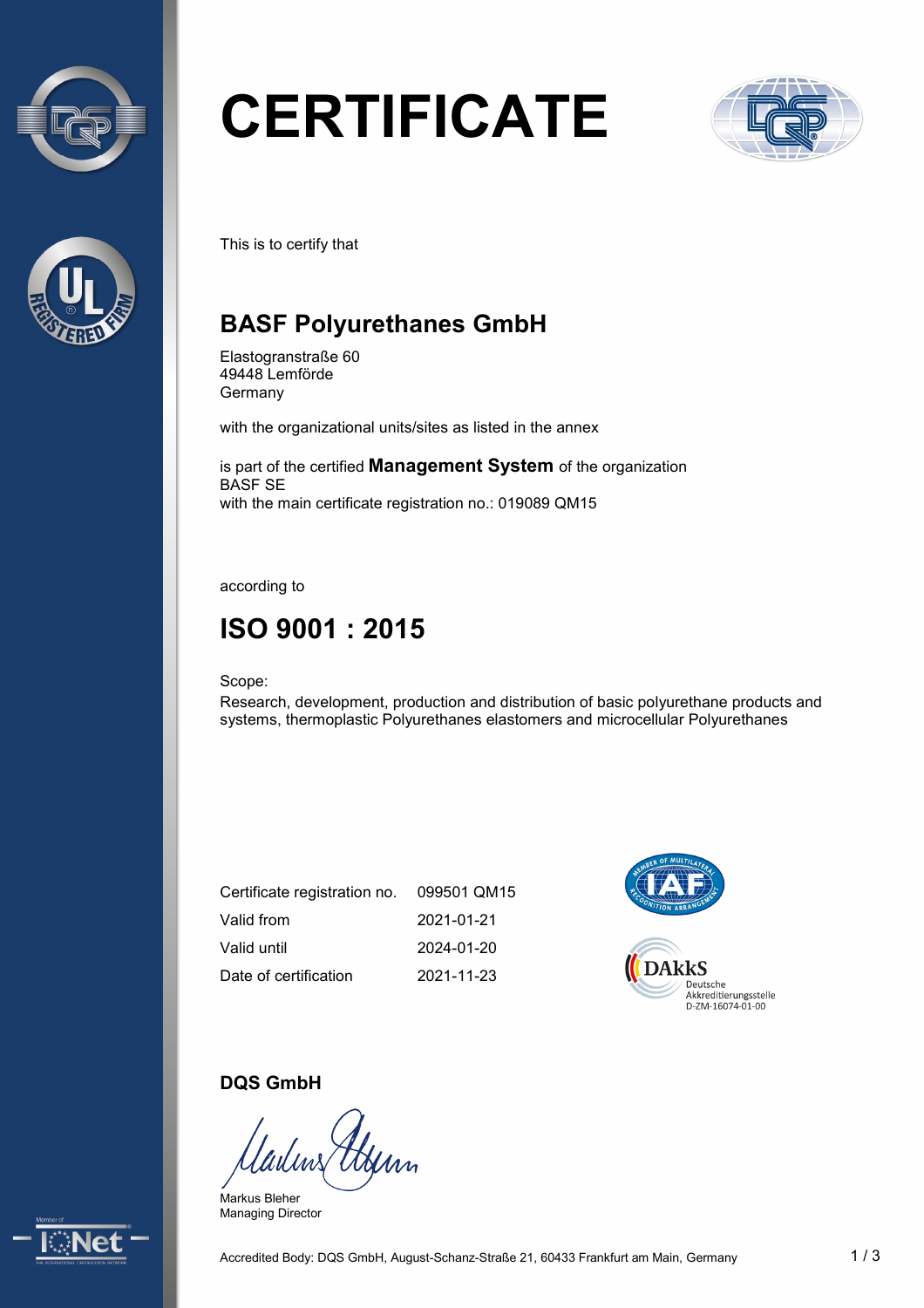



#### **Annex to certificate Registration No. 099501 QM15**

### **BASF Polyurethanes GmbH**

Elastogranstraße 60 49448 Lemförde Germany

**Location Scope**

**288150 BASF Italia S.p.A. Polyurethanes Site Strada per Poirino, 38 14019 Villanova d'Asti AT Italy**

**288152 BASF Italia S.p.A. Polyurethanes Site Via Praga 16 24040 Zingonia di Verdellino BG Italy**

**288155 BASF France S.A.S. Polyurethanes Site Z.I. Rue Decauville 77292 Mitry-Mory Cedex (Paris) France**

**374772 BASF PLC Polyurethanes Site Wimsey Way, Somercotes DE55 4NL Alfreton, Derbyshire United Kingdom**

**481999 BASF Slovensko s.r.o. Polyurethanes Site Priemyselna 5480 90101 Malacky Slovakia**

Development, production and sales of Polyurethane products

Production and distribution of Polyurethane Products

Development, production and distribution of Polyurethane products

Development, production and distribution of Polyurethane products

Production and distribution of Polyurethane products



This annex (edition: 2021-11-23) is only valid in connection with the above-mentioned certificate. 2/3